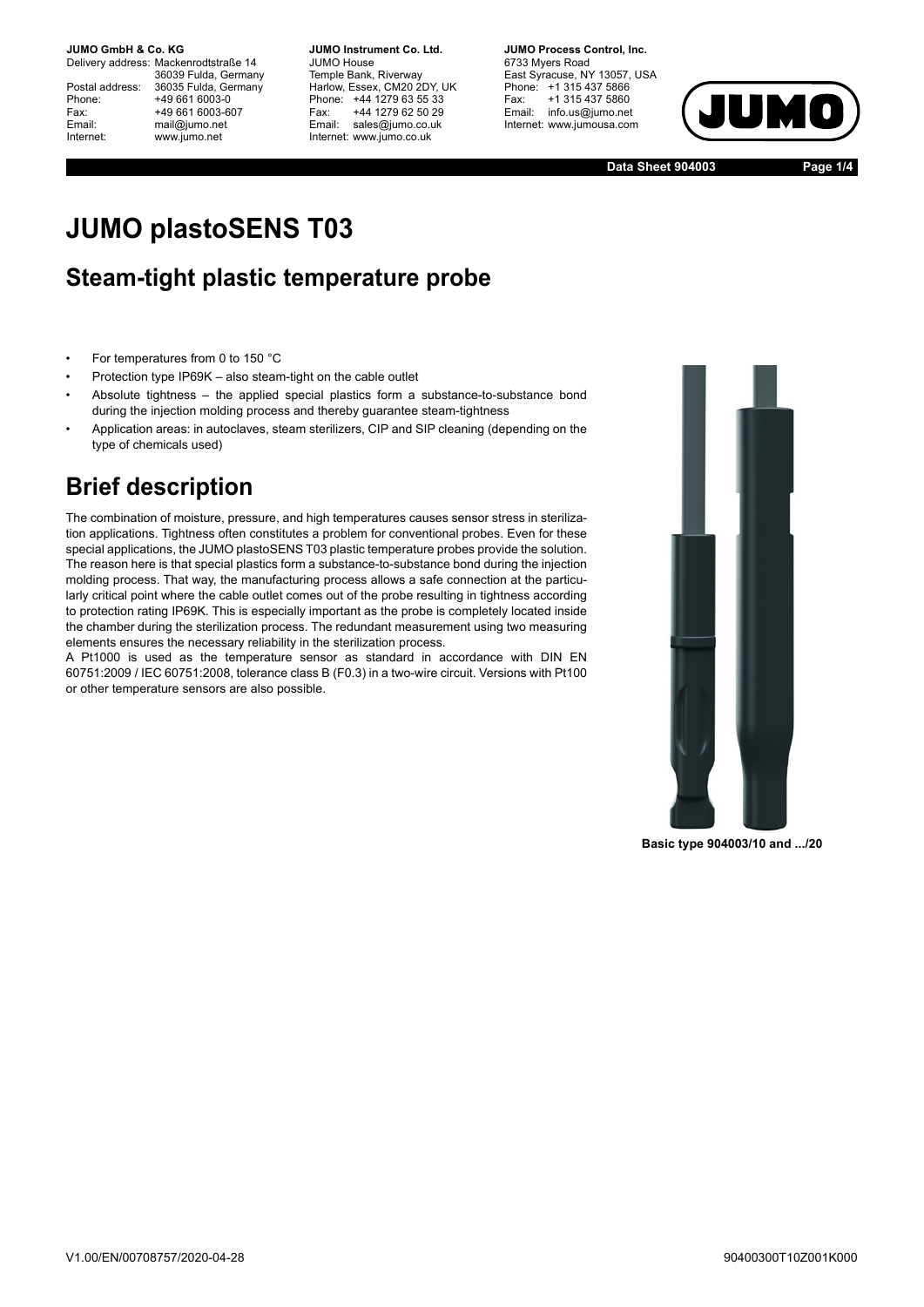**JUMO GmbH & Co. KG** 

Delivery address: Mackenrodtstraße 14 36039 Fulda, Germany<br>Postal address: 36035 Fulda, Germany Phone: +49 661 6003-0<br>
Fax: +49 661 6003-6<br>
Email: mail@jumo.net +49 661 6003-607 Email: mail@jumo.net<br>Internet: www.iumo.net www.jumo.net

**JUMO Instrument Co. Ltd.** JUMO House Temple Bank, Riverway<br>Harlow, Essex, CM20 2DY, UK Phone: +44 1279 63 55 33<br>Fax: +44 1279 62 50 29 Fax: +44 1279 62 50 29<br>Email: sales@jumo.co.uk Internet: www.jumo.co.uk

**JUMO Process Control. Inc.** 6733 Myers Road East Syracuse, NY 13057, USA<br>Phone: +1 315 437 5866<br>Fax: +1 315 437 5860 Email: info.us@jumo.net Internet: www.jumousa.com



**Data Sheet 904003 Page 2/4**

# **Technical data**

| Dimensions of the temperature probe | Basic type 904003/10: Ø 5.4 × 35 mm                                                                                                                                                                    |
|-------------------------------------|--------------------------------------------------------------------------------------------------------------------------------------------------------------------------------------------------------|
|                                     | Basic type 904003/20: Ø 6.9 × 50 mm                                                                                                                                                                    |
| Protection type                     | IP69K according to DIN EN 60529                                                                                                                                                                        |
| Response times                      | Basic type 904003/10                                                                                                                                                                                   |
|                                     | In water:<br>$\cdot t_{0.5}$ : < 2 s<br>$\cdot t_{0.63}$ < 2.5 s<br>$\cdot t_{0.9}$ : < 5.5 s<br>In air:<br>$\cdot$ t <sub>0.5</sub> : < 20 s<br>$\cdot t_{0.63}$ : < 27 s<br>$\cdot t_{0.9}$ : < 56 s |
|                                     | Basic type 904003/20                                                                                                                                                                                   |
|                                     | In water:<br>$\cdot t_{0.5}$ : < 2.5 s<br>$\cdot t_{0.63}$ : < 3 s<br>$\cdot t_{0.9}$ < 6.5 s                                                                                                          |
|                                     | In air:<br>$\cdot t_{0.5}$ : < 23 s<br>$\cdot t_{0.63}$ : < 32 s<br>$\cdot t_{0.9}$ : < 71 s                                                                                                           |
| Connecting cable                    | TPE-S, ambient temperature 0 to 150 °C                                                                                                                                                                 |
| Connection                          | Cable ends with ferrules                                                                                                                                                                               |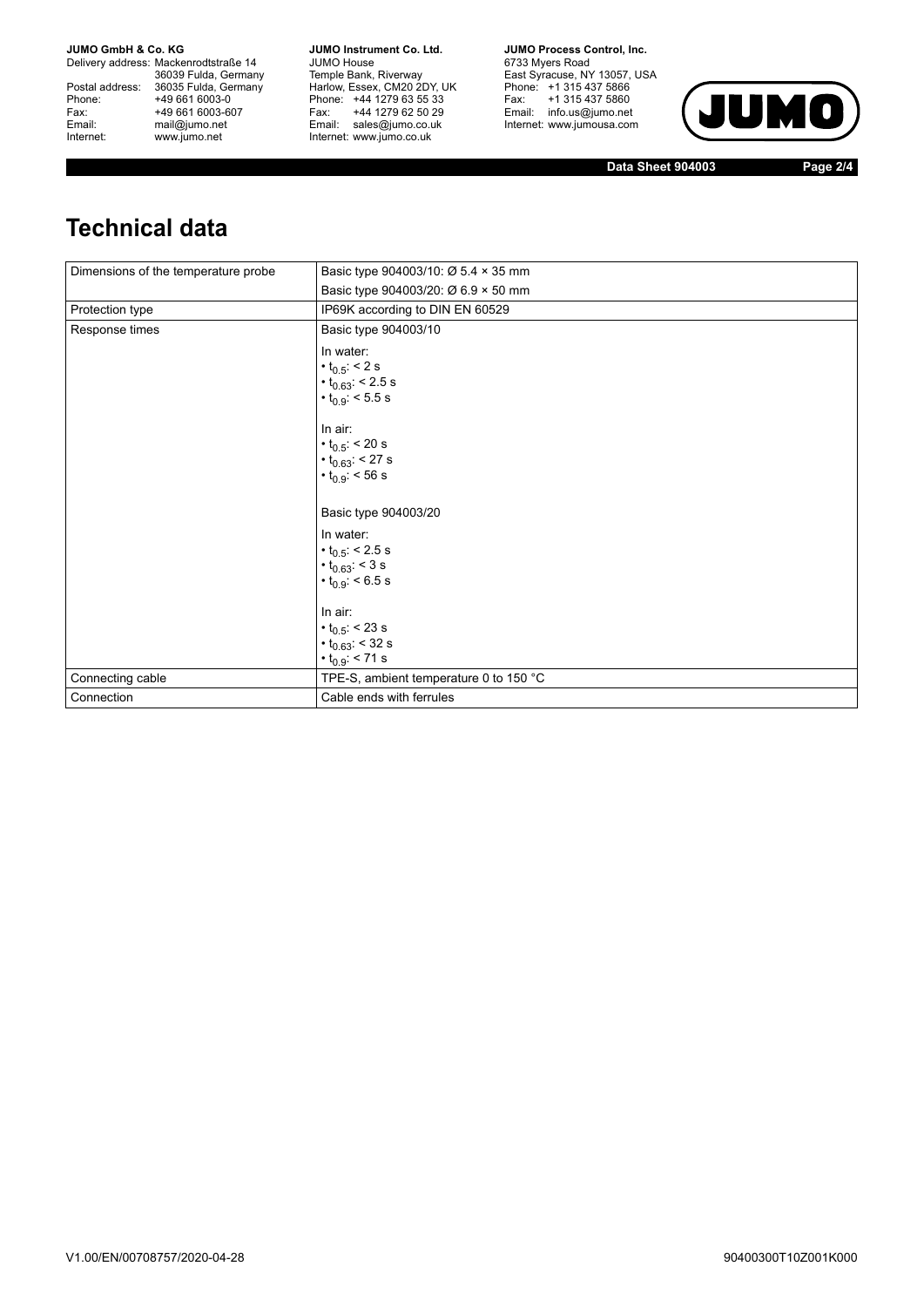**JUMO GmbH & Co. KG** 

Delivery address: Mackenrodtstraße 14 36039 Fulda, Germany<br>Postal address: 36035 Fulda, Germany Phone: +49 661 6003-0<br>
Fax: +49 661 6003-6<br>
Email: mail@jumo.net +49 661 6003-607 Email: mail@jumo.net<br>Internet: www.iumo.net www.jumo.net

**JUMO Instrument Co. Ltd.** JUMO House Temple Bank, Riverway<br>Harlow, Essex, CM20 2DY, UK Phone: +44 1279 63 55 33<br>Fax: +44 1279 62 50 29 +44 1279 62 50 29 Email: sales@jumo.co.uk Internet: www.jumo.co.uk

**JUMO Process Control, Inc.** 6733 Myers Road East Syracuse, NY 13057, USA<br>Phone: +1 315 437 5866<br>Fax: +1 315 437 5860 Email: info.us@jumo.net Internet: www.jumousa.com



**Data Sheet 904003 Page 3/4**

# **Dimensions**

#### **Temperature sensor basic type 904003/10**



#### **Temperature sensor basic type 904003/20**